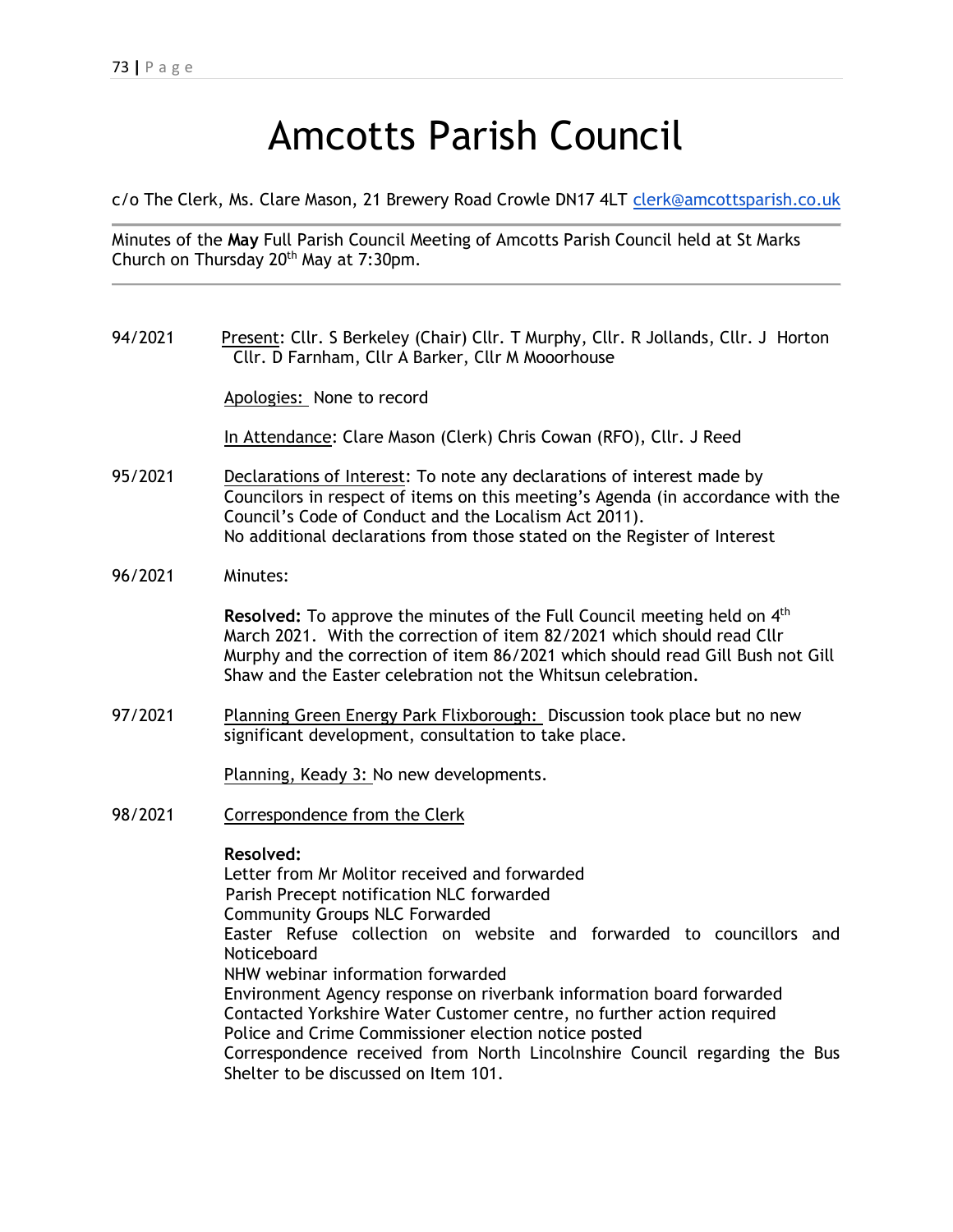Correspondence received from North Lincolnshire Council regarding the missing sign. Sign to be replaced by North Lincolnshire Council.

99/2021 Correspondence received by the chair.

Bus Shelter to be discussed on Item 101.

100/2021 Finance

#### **The following items were Received and Resolved:**

 i) Consider and approve the Certificate of Exemption from Limited Assurance Review (as the higher of gross income and/or gross expenditure did not exceed £25,000 in the year ended 31st March 2021)

- ii) Consider and note the Annual Internal Audit Report
- iii) Consider and approve the Annual Governance Statement
- iv) Consider and approve the Accounting Statements

 v) Set and Approve the dates of the Inspection of Accounts period to be Monday 14th June to Friday 23rd July 2021

b) Bank Account Reconciliation

c) Accounts for Payment

RNS Chartered Accountants - Payroll Fee 60.00 JB Rural Services Ltd - Millennium Garden - Cut #1 (Inv #JB709) 30.00 JB Rural Services Ltd - Highway Verges - Cut #1 (Inv #JB710) 162.00 Clerk Salary - Month 1 Confidential Diocese of Lincoln - Millennium Garden Annual Rent 25.00 RFO Salary - Month 1 Confidential Microsoft 365 Subscription - March, April & May 33.84 JB Rural Services Ltd - Millennium Garden - Cut #2 (Inv #JB733) 30.00 JB Rural Services Ltd - Highway Verges - Cut #2 (Inv #JB762) 162.00 John Espin Signs - Amcotts Mill Information Board 1,033.80 JB Rural Services Ltd - Millennium Garden - Cut #3 (Inv #JB785) 30.00 Zurich Municipal - Parish Insurance 439.11

d) Benches. The benches have been delivered budget not known as awaiting a receipt from the transport company.

All accounts authorised and paid.

101/2021 The Bus Shelter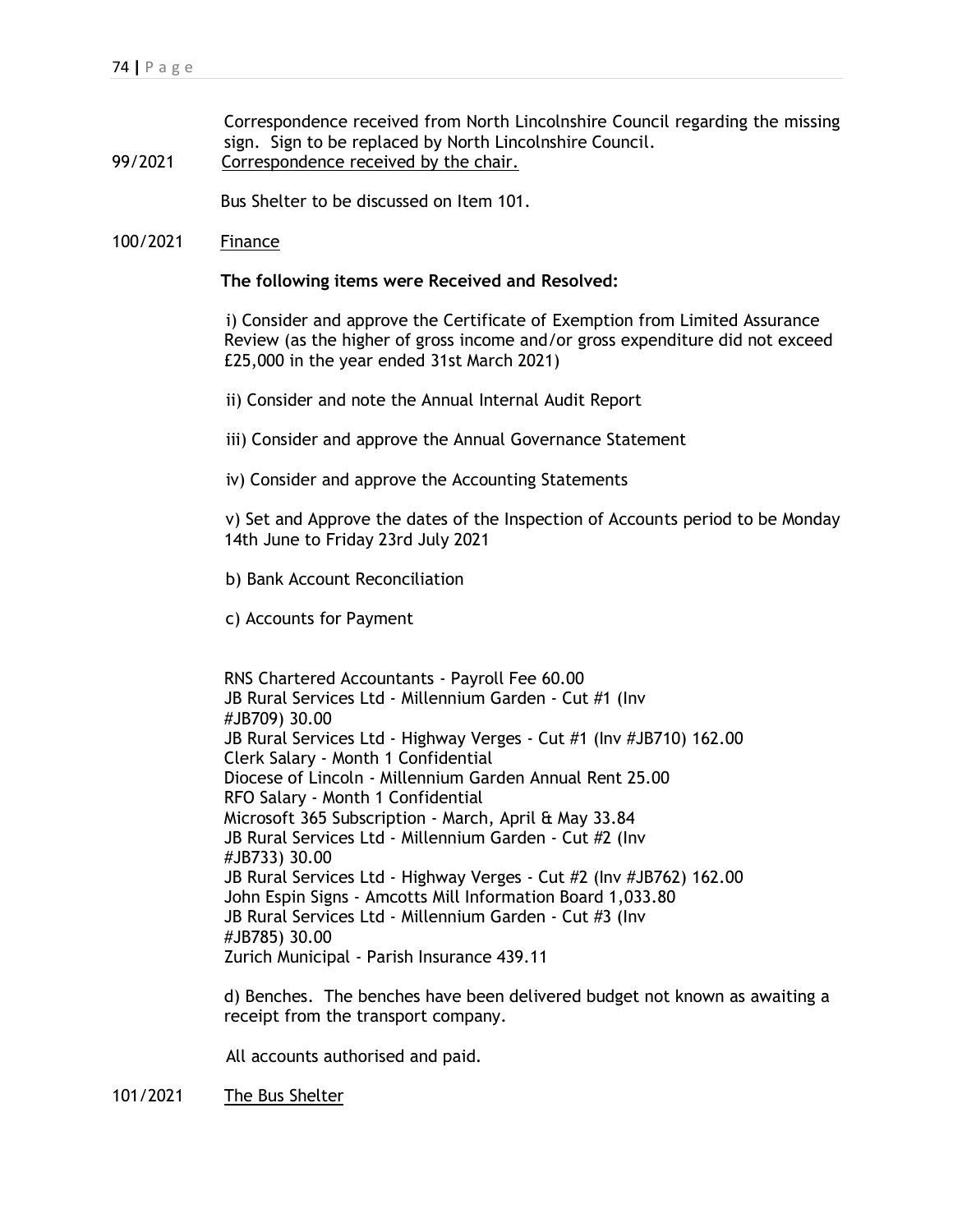Resolved to remove the bus shelter, level the surface, raise the kerb and place a 'bus stop' flag on the site.

 The Bus Shelter is to stay in place until Cllr Reed has gained information regarding replacing the shelter with a raised kerb and a bus sign.

## 102/2021 Amcotts village signs to come back to the Council

 It was agreed to move this to the next Agenda. Council are waiting for a from a sign maker who works in wood.

#### Update from Outside Bodies

1. St Mark's Church/St Mark's Community Group. Update given on the Tiddy Mun Trail, information boards are now in place

throughout the village. Getting ready for the Village in Bloom Competition and the John Muir award. Other events were promoted.

2. NLC Ward Councillor Update:

Cllr Reed thanked the Council for their work within the community on behalf of herself and Councillor Briggs.

The Baths Hall, Scunthorpe is being used as a Vaccination Centre.

 No plans have been released regarding Keadby Surgery but Cllr Reed stated there are no plans to build on the land.

The Indian variant of Covid is spreading and we must be careful.

Footpath 6 has been referred to the Secretary of State.

 The Just Go bus needs to be used more often or else the service will be lost. Trentside, Mick Johnson from North Lincolnshire Council is to look at the gullys with Cllr Moorhouse.

3. Isle North Neighbourhood Action Team (NAT): Meeting to be held on Thursday 27<sup>th</sup> May 2021.

 4. SSE: Update from the windfarm community grants scheme. Microgrant Application for Afternoon Teas. Resolved. An application has been made to install 2 exterior doors to the protect the Church porch.

- 103/2021 Tiddy Mun Trail/Information Boards Feedback has been very positive.
- 104/2021 Review of Community Emergency Plan Resolved to add Cllr Horton to the Plan.
- 105/2021 Terms of Reference for Personnel Committee Copy sent from Crowle and Ealand Council to Cllr Murphy, Cllr Horton and Cllr Moorhouse.